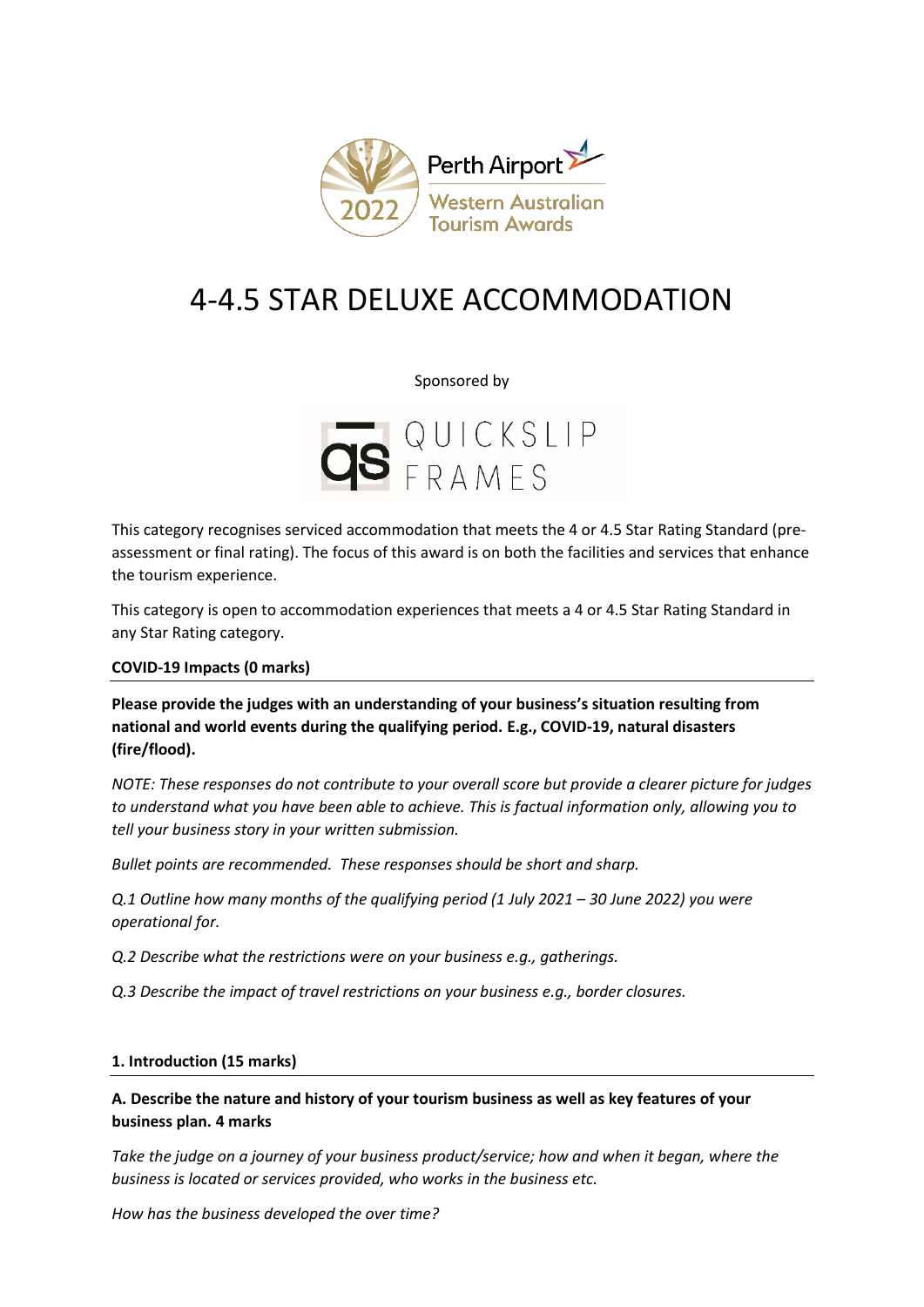*Describe the vision, mission and core values.* 

*Provide an overview of the key features of your business plan, including main goals and strategies. This will assist the judge to understand how business development (Q2) and marketing efforts (Q3) align with the business's overall strategies.* 

### **B. Provide an overview of your tourism products, experiences, and services available. 7 marks**

*What products/experience/service are on offer to visitors?*

*Highlight your points of difference and what makes your business stand out from others (your unique selling points). Consider your amenities, products, services, or facilities that enhance visitor satisfaction.*

*This is where the judges (and auditors) will gain an understanding of how you fit into the category; therefore, it is important to clearly demonstrate your eligibility by aligning with the category criteria to ensure that there is no misunderstanding as to why you have entered this category.*

#### **C. How does your business demonstrate tourism excellence? 4 marks**

*Demonstrate your commitment to tourism excellence by explaining the values and philosophy of your business. This should be reflected in your policies and procedures, on how staff is inducted, incentivised and/or trained – so include details of these to show the business commitment to excellence.*

*How has the business been actively involved with and contributed to the tourism industry (locally, regionally, and nationally) through both business and personal participation?*

*Tourism excellence can also be demonstrated by listing any awards you have won and accreditations you hold.* 

#### **IMAGES**

*Attach a minimum of two graphics to support and enhance your response provided. For example, a map of where you are located, images of the product/service and any specific facilities/amenities/services you have highlighted in your response, a collage of the accreditation programs you participate in and/or any award achievements.* 

## **2. Business Development (15 marks)**

# **A. During the qualifying period, what has your business implemented to improve your product/experience/service and/or to provide business recovery/resilience in the wake of national and world events? 5 marks**

*This question seeks to understand how you have improved the product/experience/service within the qualifying period. Additionally, or alternatively, it seeks to understand what strategies were implemented for business endurance through another year of challenging national and world events.* 

*To respond, consider any innovations and/or developments that were implemented or enhanced across the different areas of the business over this period. If many, include the most significant ones.*

*An innovation can be defined as "The process of introducing new or significantly improved goods or services and/or implementing new or significantly improved processes." (Source: Australian Bureau of Statistics).*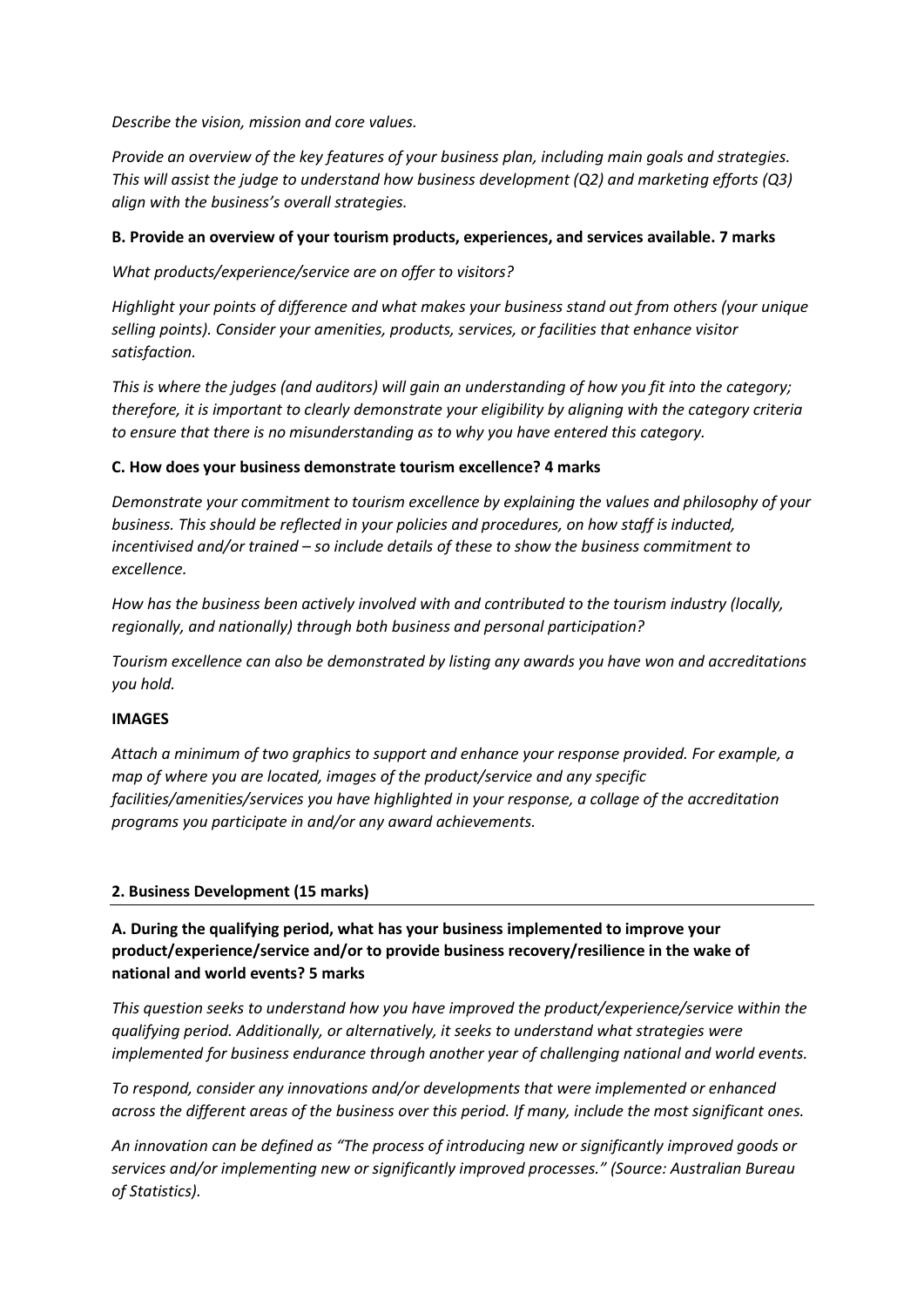*An enhancement could include, for example, a new experience or facility, updating point of sale processes to changing to ethically sourced supplies.* 

*Actions that supported the ongoing survival of your business could include, for example, diversifying your product/experience, seeking alternative ways for the delivery of the experience/product/service, etc.* 

# **B. Why were these innovations/developments implemented and how does this align to the business overall goals and strategies? 5 marks**

*Explain the decision-making process and what drove the business to implement the innovations/developments mentioned in the previous answer. Consider how these enhances the visitor experience and/or supported business endurance.* 

*The judges will be looking for an understanding of what prompted the innovations/developments e.g., was it a result of guest feedback, change in market demand, etc., or how it was anticipated to support business endurance in the current climate.*

*Your response should include the research and planning undertaken by the business to reach the decisions taken. For example: external research that was considered, past customers surveyed, etc.* 

*Include how the innovations/developments align with your business main goals and strategies. Ensure your goals are specific so you can link it to the outcomes in the next question.*

#### **C. What were the outcome/s of the innovation/development? 5 marks**

*Outline what measures you have in place to track the success of these innovations/developments,*

*Judges are looking for qualitative and quantifiable data that demonstrates what the expected outcomes of the innovations/developments were, and whether these were achieved.*

*If the anticipated outcomes were not reached, acknowledge this, and provide the judge with insight as to why. How did the business respond?*

*If the outcomes are still pending, provide what data is available and what the forecasted results may be.*

## **IMAGES**

*Attach a minimum of two graphics to support and enhance your response provided. For example, an image of any new products or facilities, posters promoting changes that have been implemented.* 

#### **3. Marketing (15 marks)**

## **A. What marketing strategies did your business implement to maintain existing or attract new target markets? 7 marks**

*This question is looking for a clear understanding of how you are marketing to your target market/s.*

*Begin by outlining who you have aimed your marketing towards and demonstrate a clear understanding of this market. Consider, for example, who they are, where they are from, how old they are, how they purchase travel, what motivates and inspires them and how your product meets their expectations.*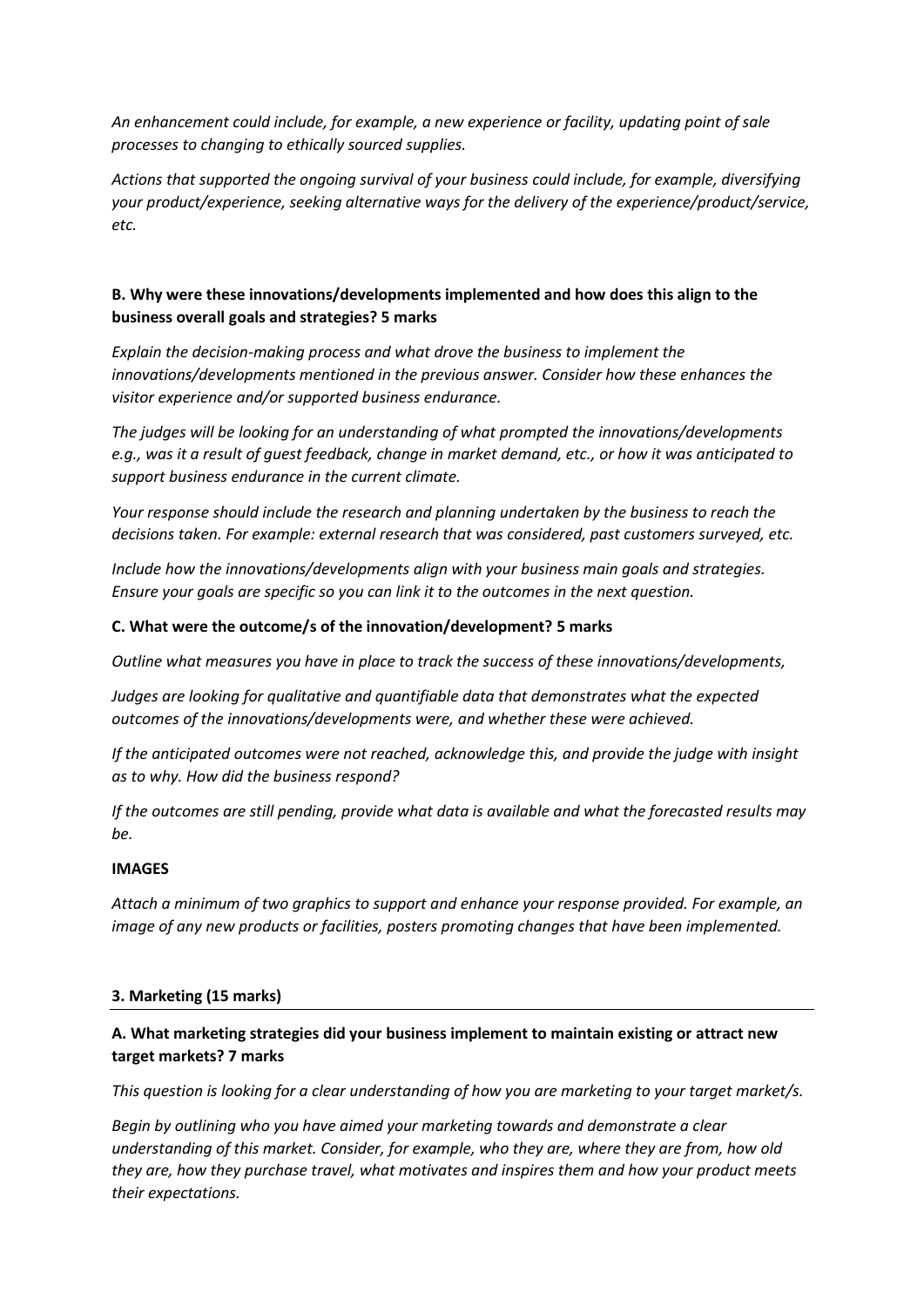*Identify how the target market/s are right for your business. E.g. w*hat research have you conducted or used to determine your target customer?

*You should then provide a clear overview of the innovative approaches you have taken to marketing and what you have done differently to attract or maintain your customers within the qualifying period. Consider, for example, social media, digital or interactive advertising, apps, product packaging, tactical or paid advertising campaigns, relationship marketing.*

#### **B. Why were these strategies chosen? 5 marks**

*It is important that the judges understands whether the strategies were developed for business growth, business endurance, or whether the strategies were adopted to keep connected to your target market whilst normal business operations were unable to take place.* 

*Outline why these marketing strategies were selected by aligning them with your target markets attributes as well as, where able, local, regional, or state marketing plans.* 

#### **C. What was the result of these marketing strategies? 3 marks**

*Detail how these marketing activities mentioned in Q3.A have been successful.* 

*Use metrics to measure the outcomes and consider media coverage, social media engagement, increased web traffic, increased bookings etc.* 

#### **Images**

*Attach a minimum of two graphics to support and enhance your response. For example, images of marketing placement (social media screen shots, website, advertisements).*

## **4. Customer Experience (15 marks)**

## **A. How does your business provide quality customer experiences? 7 marks**

*This question requires you to outline the practices you have put in place to ensure the delivery of high-quality customer service throughout the visitor experience journey.* 

*For those businesses that had significant disruption during this qualifying period, consider how you provided quality customer experiences in the alternatives ways in which you operated, e.g., communicated to customers during changing restrictions, kept customers informed during closures etc.*

*Outline how you are committed to quality customer service throughout all areas of the business. This could include staff training, service principles and policies, staff reward systems, etc.* 

*Consider all points of customer engagement e.g., email, phone, guest greetings/welcome and interaction during and after the experience.*

*Once you have provided an overview of how customer service is delivered, describe how your business monitors and assesses customer service to ensure continued quality delivery. For example, feedback forms, monitoring social media, blogs, mystery shoppers, etc.* 

#### **B. Describe the inclusive practices you integrate across your business. 4 marks**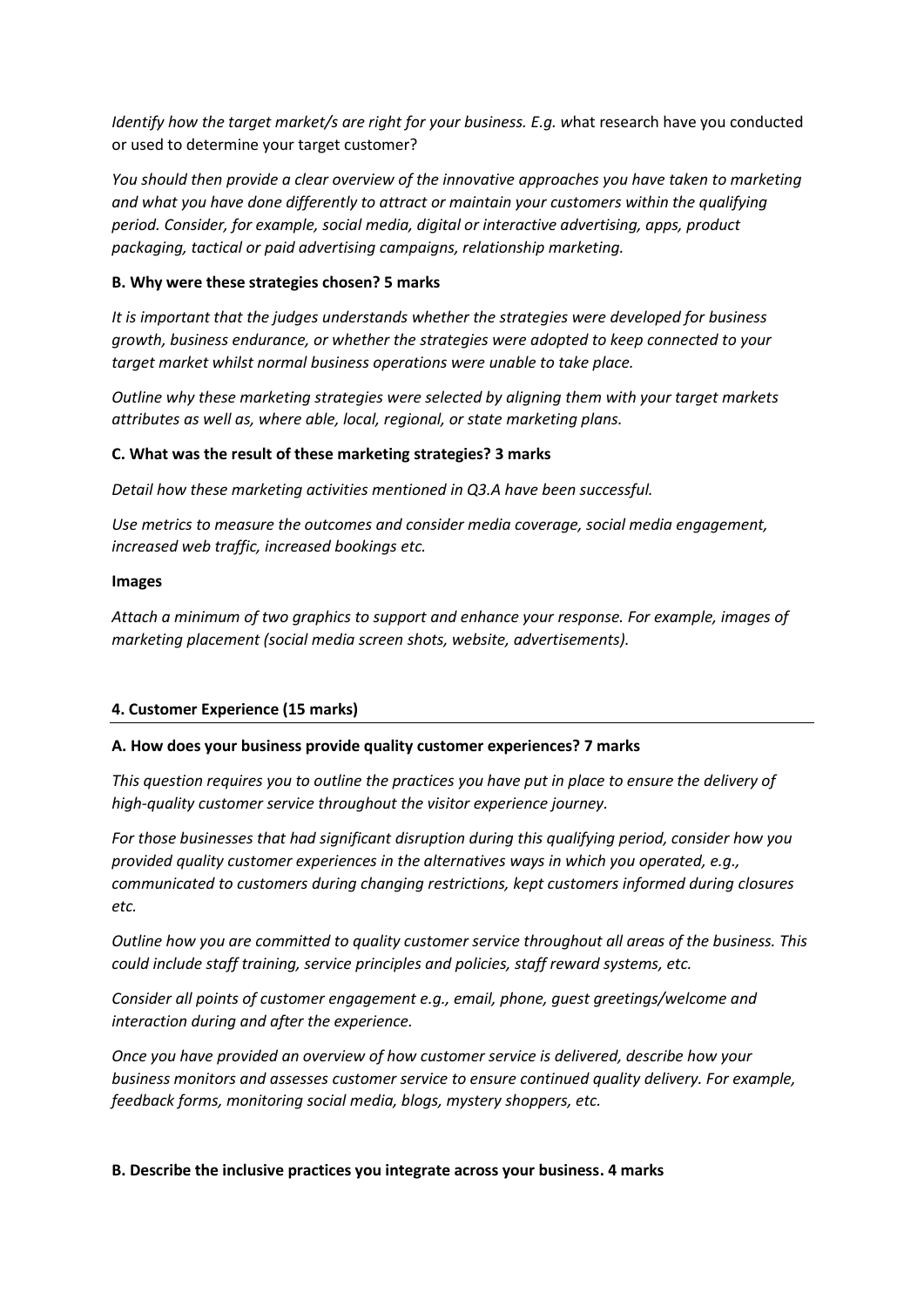*As a part of your delivery of quality customer experiences you need to demonstrate how you consider their special and specific needs and recognise the needs of a diverse community. This can include, but is not limited to, cultural, language, physical, intellectual, dietary, and other specific needs e.g., groups, special interest, LGBTQ, etc.*

*Provide examples of how you catered for customers with specific needs and explain the outcome or successes. A case study would be beneficial here.* 

*Refer back to your target markets – consider each market and what specific requirements you offer to those guests.*

## **C. What processes does your business have in place to communicate with guests pre and post visit? 4 marks**

*This question requires you to outline the practices you have put in place to ensure the delivery of high-quality customer service post the experience.* 

*This could be EDMs of upcoming events or specials, responding to feedback, or personalised emails, etc.*

*Consider how you actively encourage feedback and how feedback is used to improve the customer experience. Provide a case study/example where you have implemented a change based on customer feedback and/or testimonials which further demonstrate outcomes of quality customer experiences.* 

#### **IMAGES**

*Attach a minimum of two graphics to support and enhance your response. For example, staff communications posters, flow charts of customer service processes, reception cards encouraging feedback.* 

#### **5. Responsible Tourism (10 marks)**

## **A. How have you considered and progressed your environmental responsibilities during the qualifying period? 3 marks**

*This question requires you to outline how you have considered and acted on reducing or improving (whichever applied) your overall impact on the environment.* 

*Consider the following:*

- *How have you considered your environmental impact?*
- *What have you done to be environmentally responsible?*

*Some examples of how you demonstrate environmental responsibility are:*

• *Water conservation, waste management/reduction/recycling, fuel and energy reduction, carbon reduction/offset, reuse initiatives in place.*

*The inclusion of actual measurement data including the amounts saved/reduced in comparison to the previous year (or multiple years if you have good records) will enhance the response.*

**B. How have you considered and progressed your social and economic responsibilities during the qualifying period? 4 marks**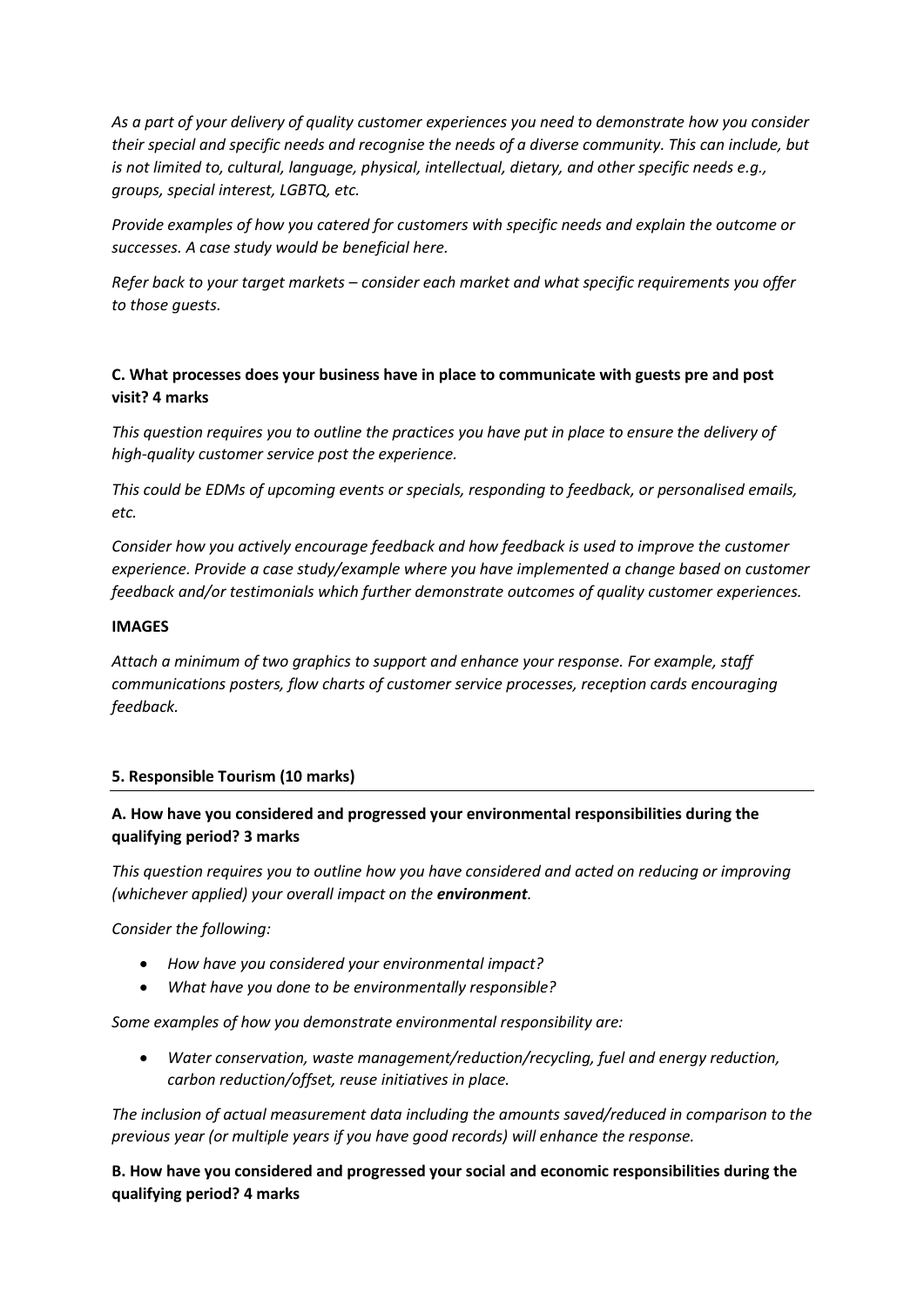*This question requires you to outline how you have considered and acted on supporting the local community and businesses.* 

*For social responsibilities your response should consider non-monetary examples.*

*Some examples of how you demonstrate social responsibility are:*

- *Supporting local businesses, product packaging, charitable donations, sponsorship, engagement with community groups*
- *Employing locals and the impact their employment has had on the person, mentoring other businesses, speaking at schools*
- *Work experience opportunities that are offered*
- *Offering gifts for the school raffle that allowed the school to raise money for an item they wouldn't have otherwise been able to afford*

*For economic responsibilities, detail how you support the local economy.*

*Your response should include metric examples. Determine the percentage of total contribution. E.g., '75% of all our expenses were spent in X region."* 

*Some examples of how you can demonstrate economic responsibility are:*

- *Local purchasing, % of employment of local people.*
- *Operators who stock and sell a local artisan's products, or stock local produce in minibars/hampers/outlets and how the business has boomed because of it for the manufacturer/producer (or something similar)*
- *Waiving conference room fees for local not-for-profit groups to give them somewhere to meet which allows the group to keep going*

# **C. How have you considered and progressed your ethical responsibilities during the qualifying period? 3 marks**

*This question requires you to outline how you have considered and acted on your business ethical responsibilities.*

*Some examples of how you demonstrate ethical responsibility are:*

- *The engagement and representation of Aboriginal and Torres Strait Islander people*
- *Cultural or historical representation*
- *Animal welfare etc.*

#### **IMAGES**

*Attach a minimum of two graphics to support and enhance your response. For example, staff communications posters, flow charts of customer service processes, reception cards encouraging feedback.*